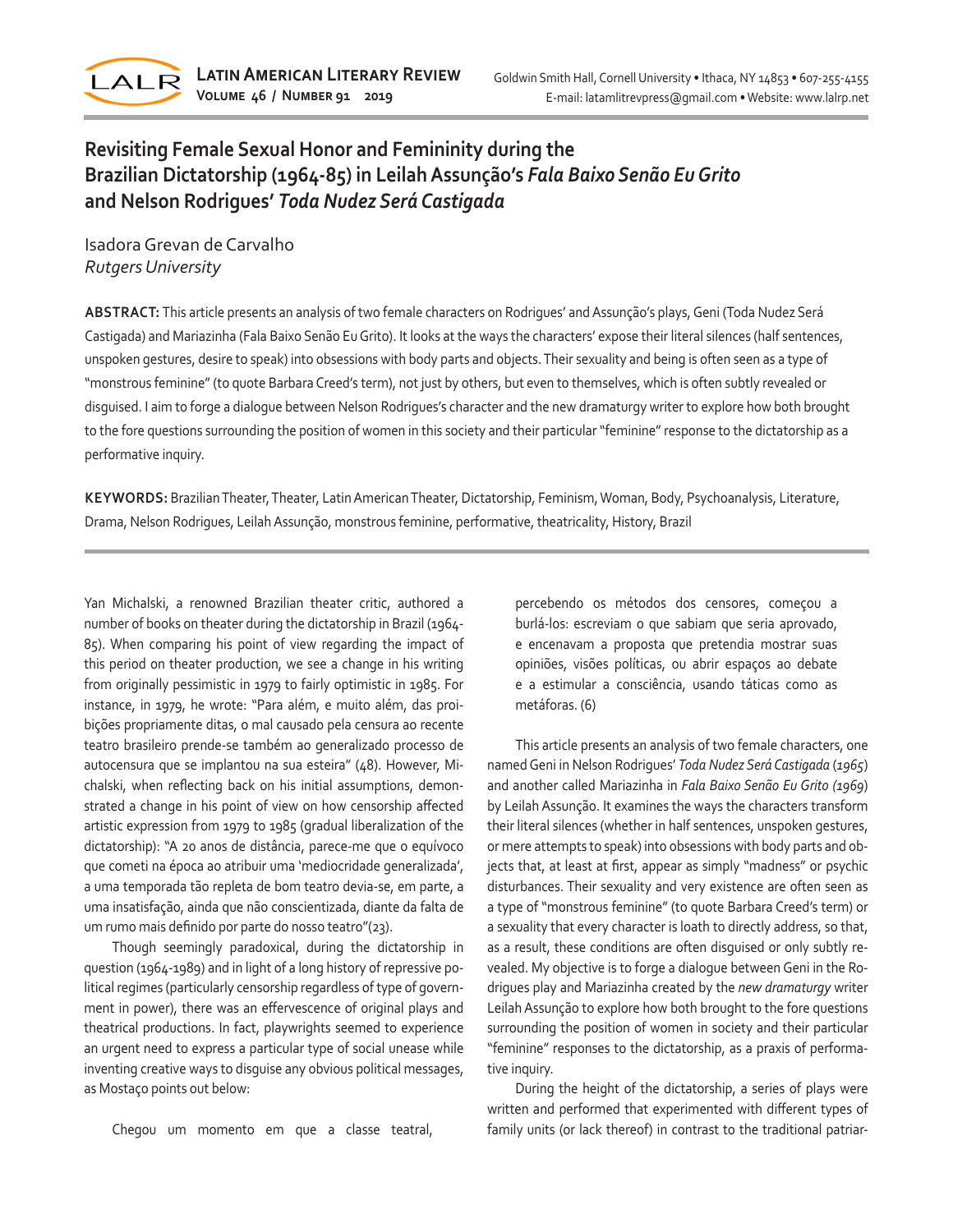chal family<sup>1</sup> while also exploring issues of gender boundaries and sexual expression. At the same time, a series of female characters were created that reflected the new female ideologies proliferating in the American and European feminist movements of the time (in opposition to the highly moralistic stance on the family and gender roles upheld by the dictatorship). These movements defended the rights of single women that had no desire to marry or particularly valued married life; strong independent women who worked as prostitutes; sexually free women; and women who remained single for lack of sexual pleasure.

In the context of Brazilian literature, however, the depiction of these types of female characters is not new. There are numerous examples of fluid depictions of the patriarchal family versus its antitheses and the eroding gender boundaries in texts dating from the 19<sup>th</sup> century onward. Nonetheless, specifically in the circumstances surrounding the dictatorship and the theater, the visceral reality of these female characters gains a new vitality. In Rodrigues and Assunção, for example, half- naked female bodies are exposed on stage together with their bodily fluids and other "improprieties", though in many cases, they might be only alluded to (in words) in a highly descriptive manner.

The split and simultaneously concomitant presence of *public* morality as espoused by the nation state and the so-called *private* morality espoused by the individual are evidenced in the two plays via the juxtaposition of contradictory moral codes. The first represents a conservative patriarchalism, determined by the existing Catholic moral code, while the second is indicative of a skeptical morality as inspired by individual desire and influenced by the existential meanderings of the characters. Godoy describes this split in Rodrigues as a "failure of the Brazilian project of modernity" (47) whereas DaMatta sees it as an intrinsic part of the Brazilian social structure<sup>2</sup>. This new group of dramaturges, which includes Assunção, would later be denominated as belonging to a movement called *Nova Dramartugia*. At the same time, Nelson Rodrigues, already a renowned author, spearheaded a new cycle of plays, later called *Tragédias Cariocas3* . *Toda Nudez Será Castigada* is one of the last plays penned by Rodrigues prior to an eleven-year hiatus.

Perhaps due to Rodrigues' unique style, his work has not customarily been analyzed in contrast to or in comparison with other Brazilian authors of the same period, though I argue he has been highly influential. Rodrigues' characters included the on-stage exposition of their different planes of consciousness as well as their extreme self-consciousness through the process of their being clearly aware of portraying real-life performances. Thus, this radical new approach to dramaturgy paved the way for the emergence of a new group of writers, such as Leilah Assunção, who used similar approaches of distancing and looking critically at her performance on stage.

In fact, its first phase of development, *Nova Dramartugia* plays often had very few characters who typically portrayed chance encounters by two or more individuals with disparate personalities,

gender and/or social classes engaging in intimate conversation. A prime example can be found in the supposedly chance encounter depicted in *Fala Baixo* in which Mariazinha acts out a variety of sexual fantasies and explores her most intimate desires. She comes to terms with the theatricality of her life and how she had been controlling everything including her social class. She also realizes that her own prejudices were identical to those of the society she is part of, slowly helping her detach from it. During an encounter with an unnamed "marginal" or "criminal" character, both of the characters play out different dream-like scenarios, in addition to questioning the specific gender roles they each perform. This encounter, although a revision of the gender perfomative prerogative, is also dependent on their positions within the social scale. Mariazinha has a special relationship with the objects around her and often talks or mumbles to herself. Similarly to Geni, the Rodrigues character, Mariazinha has a number of fetishized objects with which she converses on a regular basis. Towards the end of the play, both her, and the unnamed man, end up literally destroying her spotlessly clean, organized bedroom.

In turn, the character of Geni records her personal story (subsequent to their marriage) in her own words on a tape to be listened to after her death. She works as a prostitute until she meets Herculano, a widower, who will eventually become her extremely jealous husband. She is obsessed with the fear of dying of breast cancer and often talks about this "lyrical" aspect of her upcoming death, which mentally has been transformed into a type of fetish. While her gender is well defined at the outset, it slowly undergoes metamorphosis as the plot unfolds. Female and male roles are reversed, played out, and put on display as farcical. As with many of Rodrigues' plays, the typical patriarchal family is dissolved and the repressive aspect of societal appearances is explored through Herculano's sisters and son, Serginho, especially after his mother's death. Much of Serginho's anger and anxiety is somewhat resolved when he escapes with a Bolivian robber and exposes his homosexuality. Geni, however, is the only character in the play who does not repress either her sexuality or sexual desires, as opposed to Mariazinha, who until she meets the Man, pretends she experiences no sexual desire whatsoever.

Contrary to the openly political theater of the time, these two authors do not overtly discuss the current repressive regime nor any political ideas *per se.* Instead, their political ideas are expressed in the types of relationships that are depicted and the hypocritical veneer accompanying them. These discordant political and social opinions are especially in evidence when the constant split between the outer world of *appearances* and the inner world of the individual is revealed and juxtaposed. Thus, this "new" theater, considered in parallel with Rodrigues' ouvre, calls into question the existential condition of the individual members of society in light of the minutiae of class and the nefarious effects that certain political and social conditions have on the individual as shown on stage. This "new" writing came into its own during the aforementioned dictatorship,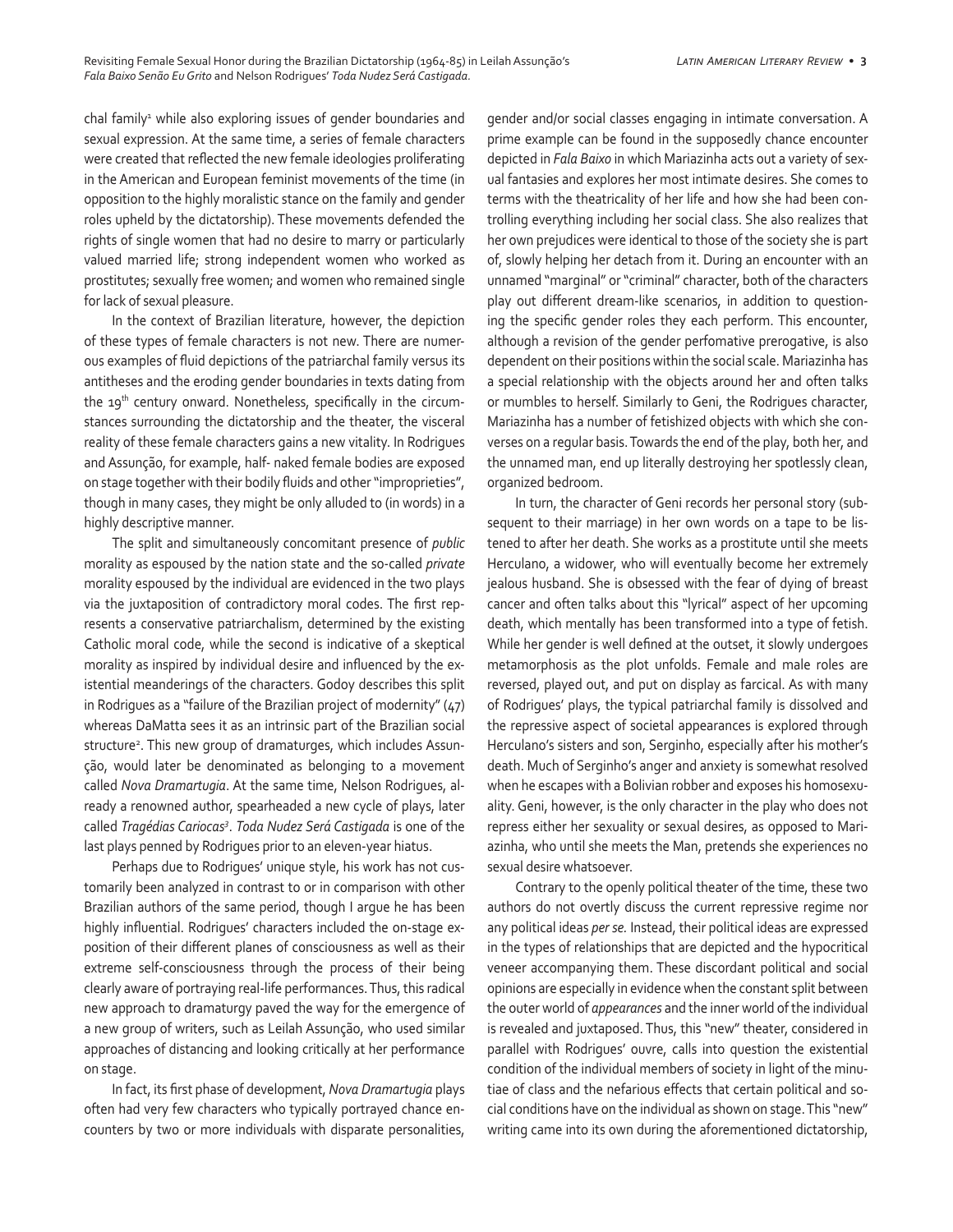abandoning the use of large scenic metaphors and exploring intense conflict by way of direct speech and the overt confrontation of words by using a type of Brechtian estrangement effect.

*Toda Nudez sera Castigada* features one more example of the labyrinthic qualities of Nelson Rodrigues' playwrighting style. While the metafictional feature found in most of his plays is heightened here, it is explored differently in *The Wedding Dress* and *Boca de Ouro* than in *Toda Nudez.* As with his other works, the content of the play and the structural elements of the narrative are of equal important in developing the narrative arc of the play as a whole. From the start, the reader is aware that the successive scenes in the play are but functions of the narrative Geni relates in her cassette tape recordings, not necessarily the "real" events that might have taken place. However, because of the on-stage lighting used to introduce and resemble flashbacks and the fact that the first scene depicts Herculano's coming home and immediately playing the tape, it is hard to clearly see what point of view is being portrayed in all the scenes. There is a separation between the story that Geni is telling as a type of performance or a representation of memory fragments of an unreliable narrator and what is performed on stage concerning Herculano's memories (mixed in together with those of the other characters). This double destabilizing technique further complicates any hope of reaching a univocal interpretation.

In the first act, the characters follow the voice-over of the prostitute telling a story in flashback. The scenes are initiated either at the sound of Geni's recorded voice or by the voices of other characters. As is the case with many of Rodrigues' plays, truth emerges in the process of storytelling and not as a result of the "facts" themselves, which can never be recovered in a literal way. The immediate effect on the audience is that of estrangement<sup>4</sup>. Serginho, for example, only appears in the second act, even though Herculano makes reference to him throughout the first two. Thus, it is impossible to feel that we are actually seeing Serginho devoid of different points of view that describe and might enclose him. Patricio, Herculano's brother, is the orchestrator of the narrative by inserting Geni into the family and having a decisive role in all the dramatic changes taking place during the play. Patricio promotes the meeting between Herculano and Geni and tells Serginho about the involvement of his father with the prostitute, which supposedly leads to the Serginho's emotional imbalance, imprisonment, and the meeting with the Bolivian thief towards the end of the play. Patricio is also responsible for convincing his nephew to accept the marriage of his father with the prostitute and to subsequently seduce her for revenge. Patricio is both Machiavellian and a seer as someone who truly knows the Achilles' heel of each character, as he affirms: "Eu sou o cínico da família. E os cínicos enxergam" (165). As is common in Rodrigues' dramas, the play of appearances and his narrative style confuse our perception of all the characters. Patricio, though clearly an orchestrator, and perverse in his desire to punish his brother for not having saved a business transaction, seems to be used as a mere device to exploit the theatricality of everyday (Brazilian) moral life.

Most of Rodrigues' plays adopt a melodramatic tone when dealing with alienation effects. This unusual theatrical combination is perceived by the contradiction within each character's own assertions, as well as their strange behavior. In the first act, Geni says "caridade eu não faço!" (166). But, in the end, she asks Herculano: "Vamos fazer um amorzinho bem gostoso? [...] Só essa vez e nunca mais!" (185). And, at the same time, she melodramatically announces her own death from an imaginary cancer, which, coincidentally, also killed the late wife of Herculano's. Geni seems volatile, unsure of her feelings, and certainly does not resemble the archetypal qualities of a prostitute either. Interestingly, she is not portrayed as a victim of her circumstances, nor does she feel any shame for being one, but as someone who creates her own reality. She is poetic and self-reflective: "Herculano, você interessou de cara. Te confesso. Talvez porque havia uma morta.[…] E a ferida no seio. Eu não sou como as outras. Eu mesma não me entendo"(167).

When watching her aunt die from cancer and hearing from her own mother that she would die of the same disease, she does not really doubt that that will also be her fate. Moreover, the obsession with death is a recurrent theme in the work of Nelson Rodrigues, exposing a degree of mysticism together with a fetishism of death as parts of a sort of redemptive process within Brazilian culture<sup>5</sup>. In a phone conversation with Geni, Herculano attempts to summarize their relationship by a contradictory mystical triad: "Escuta, você tem uma alma, meu filho outra e há uma ferida. Eu sou um bêbado que passou pela sua vida e sumiu"(176). Thus, characters, lacking belief in Catholic morality to define their lives, construct their own moral codes.

In the second act, Herculano puts Geni up at an apartment so he can meet with her in secret. Aunts  $# 1, # 2$  and  $# 3$  with no name, appear as a type of chorus. They appear to represent the opposite side of Geni, a dichotomy that is slowly erased as the play unfolds. Adverse to sex, older, and virgins, they support Serginho in his obsession to keep his dead mother alive by his daily visits to her grave and by taking baths and smelling his underwear in order to hopefully detect any trace of prior sexual activity, which is never found. The virgins demonstrate a perverse sexual pleasure in the act of preventing Serginho from having sexual pleasure. At the end of the second act, Aunt #1 reveals to Geni and Herculano that Serginho was raped by a Bolivian thief. Apart from the psychological aspects of the whore-madonna complex, explored by Freud<sup>6</sup>, Rodrigues brings to the fore the changing political and contradictory gender dynamics in Brazilian society, which is also examined in *Fala Baixo Senão eu Grito*. Herculano claims that his son "não aceita o ato sexual" (174) and when commenting on the act with Geni, Herculando degrades himself: "estou babando como um cão" (173). Though some characters repress their sexuality, they always sublimate or express it in some way. Geni is the only character who is not afraid of expressing herself sexually or of feeling sexual pleasure.

It is in this instance that the idea of the "monstrous feminine" is also exposed: Serginho's strange fear of sex, as it relates to his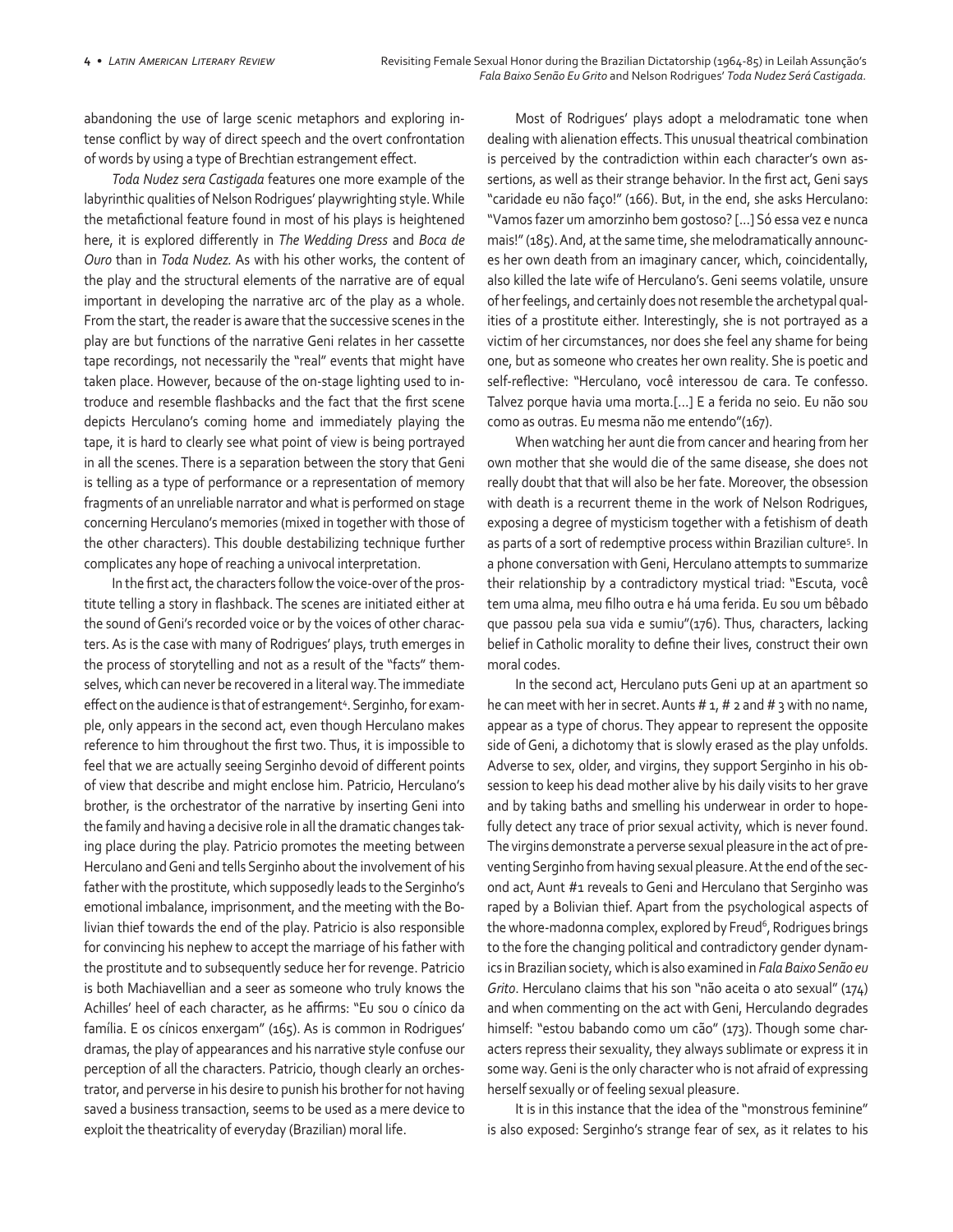mother; Herculano's nausea of his wife's dying body; Herculano's feeling of debasement when experiencing sexual pleasure; Geni's obsession with breast cancer in only one breast and with death itself (corpse) along with her incestuous relationship with Serginho and the "monstrous feminine" embodied in homosexuality. The monstrous feminine is related to the female body since femininity is unnameable. But it does not depend on the biological aspect of sexual identification, which is symbolic on the level of the play. In *Fala Baixo*, it is revealed in Mariaz' frigidity and the Man's description of her as "ugly", bloody, and as a corpse full of flies. Creed describes it in relation to the feminine in horror movies, connecting the idea with the concept of *abject* in Kristeva. All the abominations of a religious nature described below are present as a facet of the monstrous feminine in the two plays:

 At crucial points, I shall also refer to her writing on the abject in relation to religious discourses. This area cannot be ignored, for what becomes apparent in reading her work is that definitions of the monstrous as constructed in the modern horror text are grounded in ancient religious and historical notions of abjection—particularly in relation to the following religious 'abominations': sexual immorality and perversion; corporeal alteration, decay and death; human sacrifice; murder; the corpse; bodily wastes; the feminine body and incest. (my emphasis, 69)

To complement the idea of the monstrous feminine, the authors explore the dichotomic dimensions of sexual honor imposed by sexual honor codes. The idea of sexual honor explored by the two playwrights go hand in hand with the contradictions expressed in relation to private and versus public morality (or lack thereof) described in the beginning of this essay. It is important to emphasize this aspect since the playwrights are putting on display the masking and confusion in a system with innumerous contradictory viewpoints on sexuality while exploring the effect they have on the individual, but especially the female characters. These contradictions are also part of the "anarchical" quality of the dictatorship itself, as Gaspari notes in *A Ditadura Escancarada*, when describing one of the generals in charge:

Expressão do voluntarismo militarista, quase sempre falava em nome de um ente vago denominado "nosso grupo". Era exacerbado e, muitas vezes, desconexo. Propagava aquele palavrório pomposo que, na anarquia militar, confunde-se com enunciado de propósitos (emphasis added). (111)

Because of the involvement of segments of the Catholic Church against the dictatorship, he even goes so far as to criticize it for trying to end "the family":

Dias antes da edição do AI-5, atacara "padres e bispos da esquerda festiva que incutem determinados problemas sexuais nos jovens para acabar com a família" e os estudantes "que fazem o jogo dos grandes grupos econômicos". Enaltecia o AI-5 como instrumento "para promover a reforma das estruturas superadas que resistiam aos esforços de atualização pelos caminhos normais". (111)

Caulfield, in investigating the history of women's sexual honor codes in Brazil at the beginning of the 20<sup>th</sup> century, reveals that, even after the Promulgation of the Republic (1889) and for decades to come, jurists attempted to rewrite the laws concerning "deflowering", "the honest woman", and "seduction" (10), but found it difficult to conciliate the new liberal mentality of gender equality before the law with the old protectionism regarding women's sexual honor:

Moreover, even without knowing it, jurists who interpreted Brazil's legal code continued to imbue honor with its older racial and class components. Honor thus frequently obscured contradictions between official principles of universal citizenship, equal rights, and democracy, and the realities of gender, class, and racially-based discrimination. (9)

A sexualized woman's body before marriage or (even within marriage, when viewing sexual morality through the prism of Church teachings) could compromise family honor and be a disruptor of the patriarchal norm. Therefore, being (or at least appearing to be) a virgin before marriage was extremely important in order to preserve the patriarchal code of honor. Besides, the mere threat of sexuality or sensuality could present a problem since it was not always easy to prove whether a woman had had sexual relations with someone or not. Nevertheless, the new liberal ideas emanating from Europe and the United States reflecting changes in the world's perspective on the traditional patriarchal family could not help but exert a strong influence on cosmopolitan cities like Rio de Janeiro, the then capital of Brazil, and São Paulo, for example. With the development of the city and its cultural manifestations and soirees together with a rapidly-emerging bourgeoisie, married women could more easily leave the confinement of their homes and participate in urban life. This new reality made protecting a woman from any sexual contact with men other than their husbands or other male relatives much more difficult to control along with the accompanying rumors and speculations that arose in this matter, thus creating an anxiety-ridden reality for women.

Caulfield, when describing the position of jurists and reformers of laws regulating sexual crimes, honor and morality in Brazil in the 1920s, affirmed that they believed "a postwar crisis of morality threatened women's honesty and, hence, the family. The danger,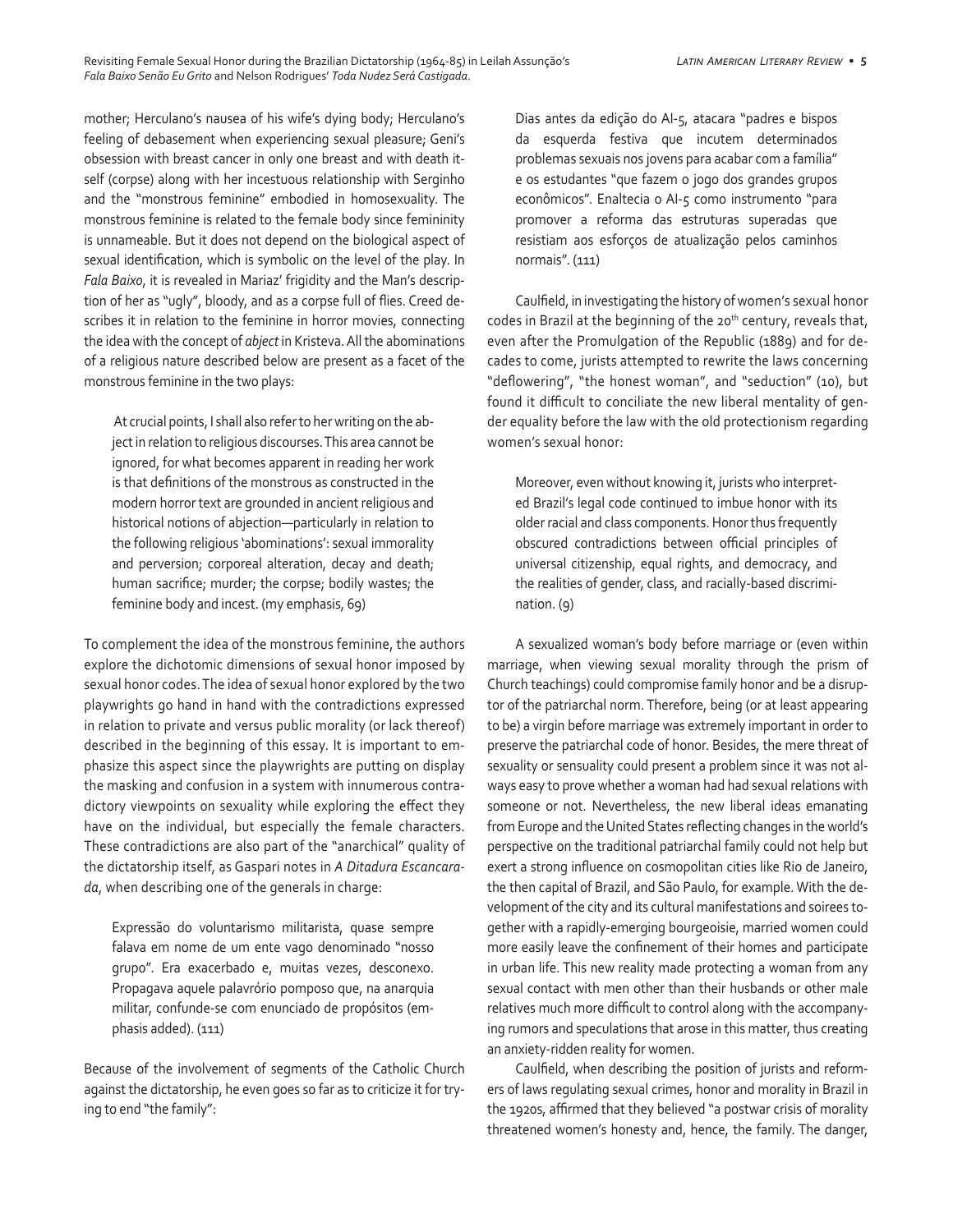they insisted, did not arise from modernity itself, but rather from the unpreparedness of the masses of Brazilians for the new liberties of modern society" (82). In this scenario, we can clearly see how the anxiety of being or not being a virgin is something that circumvents most of Rodrigues' female characters as well as the new dramartugy authors; values that the dictatorship brought back to the fore in its imposition of censorship, media controls, and severely limiting free speech7 . We could also conjecture, that, due to the distinct codes ascribed (and available) to the different socio-economic classes, middle-class women might be plagued with the impossibility of having an orgasm as they are generally raised to fear sex and wait to be married to have sexual intercourse.

To complicate matters even further, according to the *International Encyclopedia of Sexuality* in the Chapter "Brazil", Brazilians have a different type of attitude towards sexuality and eroticism from that of other societies that follow predominantly patriarchal and Roman Catholic values:

In this respect, Brazilians tend to allow expressions of sexuality and eroticism that are quite unacceptable in other areas of the Latino world, especially in public. This disparity can be traced to a unique blend of Roman Catholic and native Indian values with a strong African influence. Like other Latinos, Brazilians have taboos and restrictions on public sexual behavior. However, Brazilians draw an important distinction between public and private behaviors that preserves traditional Indian and African values. "Within four walls, beneath the sheets, and behind the mask of *carnaval,* everything can happen!" "Everything," or *tudo,* refers to the world of erotic experiences and pleasure. The phrase *fazendo tudo,* "doing everything," means Brazilian men and women have an obligation to experience and enjoy every form of sexual pleasure and excitement, or more precisely those practices that the public world most strictly prohibits. This, however, must all be done in private, behind the mask, between four walls, or under the sheets.

This division between the four walls of the home and the street complicates the sexuality of women since it creates contradictory expectations. On the one hand, women are encouraged to experience and expect sexual pleasure. On the other, they are encouraged to ascribe to an appearance of purity in the outside world. Furthermore, living under the authority and protection of a husband or father, women are also encouraged to maintain a chaste demeanor at home. In turn, we could always conjecture whether this permission to "do everything" in the bedroom applied more specifically to men to guarantee that women dispose of their bodies to, first and foremost, serve the sexual pleasure of men as opposed to their own.

Therefore, despite the rapid changes taking place in relation to the patriarchal family structure when Nelson Rodrigues begins writing his first plays (1940s), many of the traditional honor codes ascribed to women are still in place. Petra Ramalho Souto, for example, describes dichotomic dimensions ascribed to women in Brazilian society and how the female characters in Rodrigues' plays follow their own ethics of conduct, at times contradicting the moral expectations of society and family.

…retoma a discussão sobre a visão dicotômica da mulher na sociedade brasileira (puta/santa) e conclui … que a mulher rodriguiana ao ser classificada como santa ou puta, não é necessariamente boa ou má, segundo julgamentos morais, mas um ser que segue, a fim de satisfazer seus desejos, uma ética própria que por vezes contraria a moral sexual vigente na sociedade que se reflete no texto rodriguiano. (29)

In the third and last act, Geni, imbued with a sense of Christian guilt despite following her personal code of ethics, as seen above, says: "Eu tenho pena do teu filho, e quando tenho pena sou uma santa!" (216) She decides to ostensibly "save" Serginho, hospitalized after being raped by the Bolivian thief. At the same time, Geni and Herculando marry with the blessing of the aunts, who now consider Geni part of the family and adamantly profess she was a virgin when she got married. Fulfilling Patricio's macabre plans, Serginho betrays his father by getting romantically and sexually involved with Geni. However, in the end, he runs away with the Bolivian thief. The aunts are prone to follow an easily changeable code of ethics so they can keep receiving money from Herculano, proving that their so-called strict moral code is primarily based on self-interest. Geni, on the contrary, acts according to her own belief systems, even her belief in God is in accordance with her conduct.

A voice-over ends the piece, revealing the tragic outcome: Geni is dying. Lacan says "poetic creations engender rather than reflect psychological creations" (Session 13, p. 214). And that is perhaps the difficulty in tackling this play. Though Rodrigues` plays deal with the impossible conciliation between individual psychological desires and the morality of the Church/family/state, his plays also go beyond these dichotomic characterizations<sup>8</sup>. At first, characters like Geni contribute to destabilizing some moral notions we might have. There are some obvious features of the characters that are destabilized even further when considering the act of telling and/or manipulating stories. Even if we accept a story as true in terms of factual evidence, it is still hard to pinpoint the real motivations of the characters. Characters speak in half sentences, scenes are abruptly ended, and characters often show signs they enjoy leading double lives and out rightly lying, when convenient. The extremity of chastity and other types of moral prohibitions are readily deconstructed when characters are easily swayed to give up their belief systems in exchange for a different type of gain, creating an *economy of desire*.

We can assume that the whole play is told from Geni's point of view and her fantasies of death as a form of redemption and of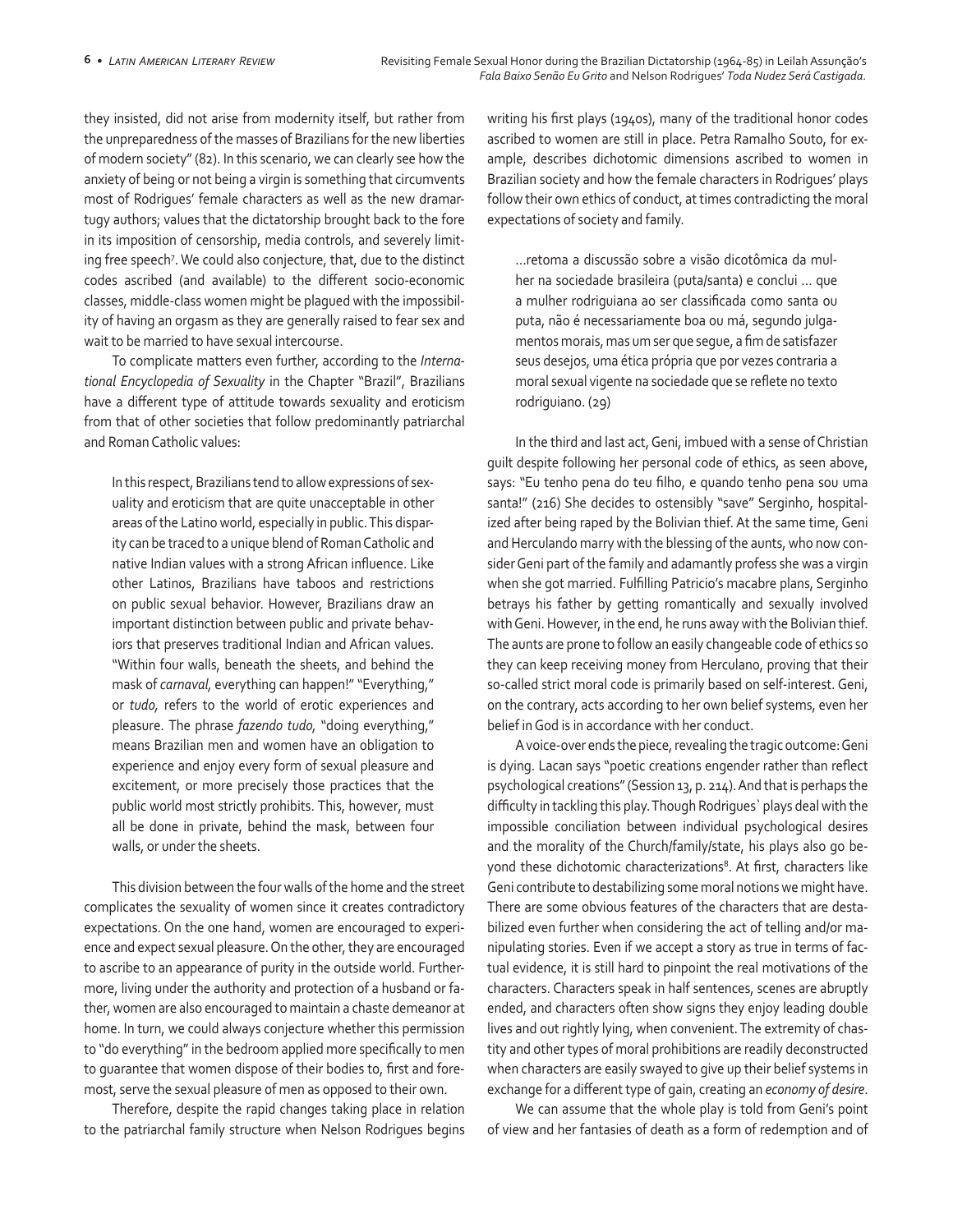going back to what she believes to be her real self, "different from most prostitutes"; someone who has the soul of a puritan, a spiritual person in the body of a prostitute, yet desiring woman. The most obvious elements the play tackles are the madonna-whore complex, the dichotomy between sexual desire and its repression, and the idea behind the monstrous feminine. These elements are supposedly unleashed by lack of inhibition after moments of crisis, near-death experiences, nausea at the sight of sexual images in connection with the chaste wife, and pleasure during sex with a prostitute.

Rodrigues plays with a lot of dichotomies and many of them pertain to Brazilian culture and imagery and the corresponding social structure, as follows: the dichotomy between life and death, and sexual desire and purity, and the qualities associated with religious morality versus the those associated with a more libertine mind such as symbolized by the doctor in the play, an atheist and communist, versus the priest. In fact, Magaldi stresses that: "Em pólos antagônicos, o médico e o padre completam o círculo familiar, fundado um na autoridade da ciência e outro, na da religião. […] A análise fria dos diálogos no contexto em que se travam, permite arriscar que Nelson não isentou de ironia as convicções que ambos ostentam" (37). Herculano actually migrates between the two extreme moral codes in quasi-analytical sections depicting the two figures of the doctor and the priest in the process of figuring out what to do with his son Serginho.

Of note, there is one insight that is in tandem with the idea of the monstrous feminine, or the abject, which is related to Serginho's sexuality. When alluding to Serginho's assumed rape by the Bolivian robber, the doctor says: " Pois essa monstruosidade foi o ponto de partida para um processo de vida" (205). At this point, it is hard to know whether or even if the imagination and memory of Herculano play a part. The conscious mind is certainly put on display via theatrical scenes and devices, mirroring the fictional narrative. Again, the poetic imagery engenders the psychological structures, making it hard to maintain the dualities put forward on stage.

The patriarchal stance is completely demolished in the process of uncovering the monstrous feminine as not so monstrous and then embracing it. Geni is a highly-sexualized woman, who also does not easily take orders from men. Although she is still inscribed in the male fantasies and their manipulations, she attempts to have the last laugh by killing herself (corpse and death as abject). To what degree her love interests and even falling for Serginho is a mere stepping stone to her suffering, an excuse for martyrdom, and the ability to die the noble death, is never clear. There may be a certain nobility in the incest in the play since she is the mother figure for Serginho.

The fetishism of a woman's body is focused on the breast (as in breast cancer), on the naked body, and on the contradictory shame of seeing the naked body, which the aunts and Geni both obsessively have to cover up. As we will see in more detail later, the abject of the female body as the unknown both attracts and repulses. Geni,

for example, constantly makes reference to her breasts: "O melhor você não sabe. Tenho uma cisma que vou morrrerei de cancer no seio" (1054). Or: "A coisa mais dificil é um seio bonito". Geni also feels that her body is that of a martyr's: "Meu amor é pena" (1091) and even though she works as a prostitute, and has no qualms about it, she feels nauseated when looking at a picture of herself naked. As seen in all of Rodrigues' plays, Geni embodies the two opposite extremes of stereotypical female fetishism (saint vs. prostitute). She attempts to redeem herself by marrying Herculano and having Serginho as a lover in order to save him (again, accepting a double code of ethics of both saint and prostitute). Most of all, through the conscious performance by Geni as both martyr and savior, she justifies her past behavior as a prostitute as well as her adultery, making it possible to act out both in a continual performance of these two roles as an obsession.

Moreover, all the characters are looking for some sort of salvation or sexual pleasure through the adoration of one another, which seems to a create a split and either a continuous consciousness of doubleness or consciousness of performance. The contradiction within the structural relationship highlights DaMatta's configuration of Brazilian society that accepts contradictions as long as each is relegated to different spaces in the social structure (house, street, and the world of the dead). Even though morally "wrong" in the eyes of the Church and in the home, for example, Geni feels she is doing something good so that Serginho can live, i.e., according to a kind of street code of ethics. By the same token, she assures herself she is doing something good for herself as well by being with someone she considers very pure (atoning in the world of the beyond, saved by love and grace). She performs the role of prostitute, wife, and lover as if they were mutually inclusive. However, the presence of these different structural and contradictory expectations of the female body is mostly oppressive to the female characters that are dependent on men for their survival. Geni, even though she makes her own money, ends up being financially dependent on Herculano after she meets him.

Though, at first, it would seem that Patricio is the catalyst for the characters' decisions throughout the play, it becomes clear that Geni could be seen as the catalyst. Her complete sense of personal and moral freedom, as reflected in her suicide, is a type of agency she is trying to impart, which she cannot either as a wife or a prostitute. There is the *in betweeness* explored in her obsession with the abject of death. Her affair with Serginho is redeemable in her view since it is due to "pure motherly love", free of the shackles of the two institutions.

Thus, in terms of the history of Brazilian theater from the 20<sup>th</sup> century on, Geni is certainly one of the strongest female characters ever created. By developing her own ethical code of conduct amidst the confusion of sexual honor codes ascribed to women in different ways depending on their class, race, and socio-economic position, Geni reverses the typical gender roles. Her sexual expression is front and center similar to a man's considering the type of male charac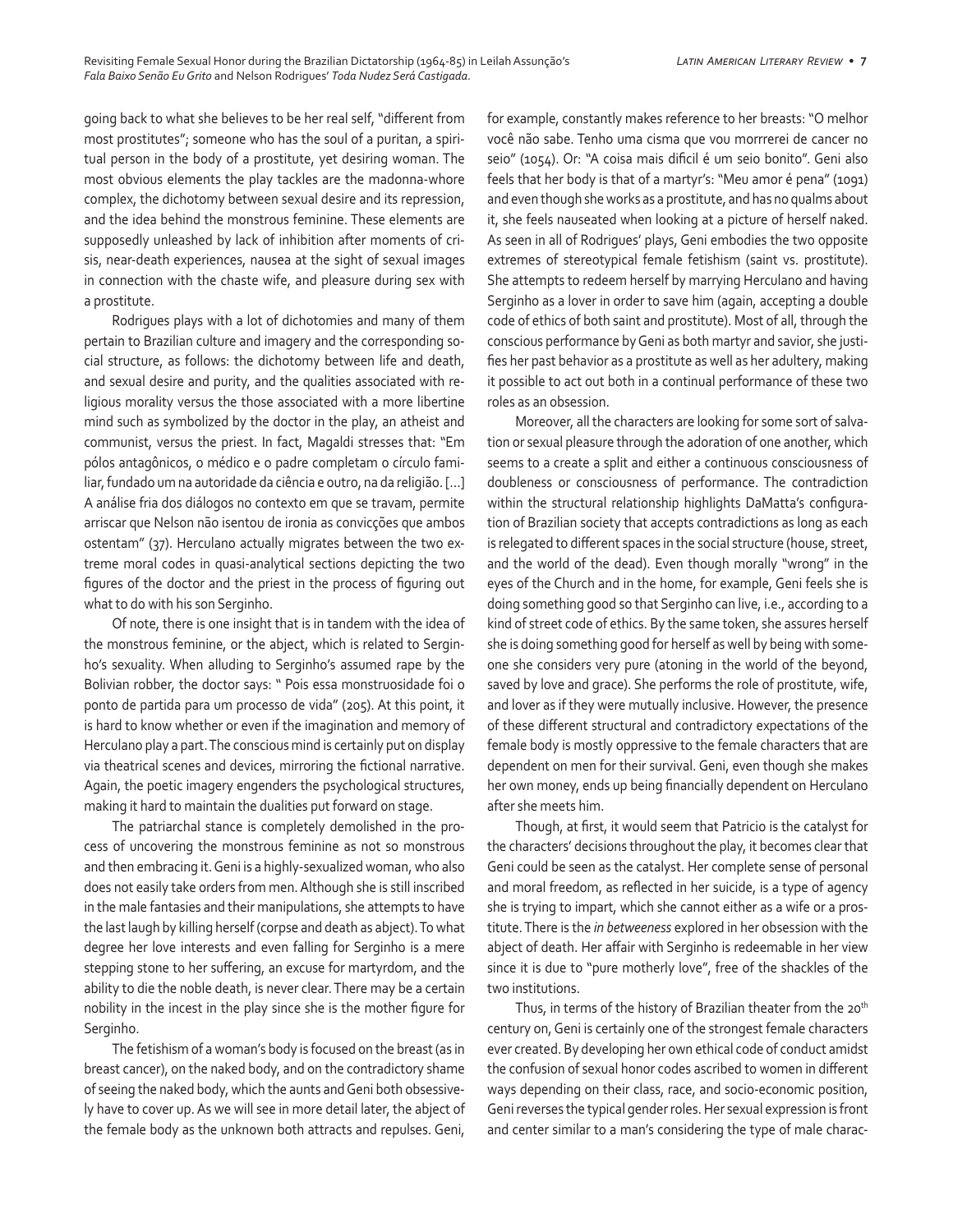ters in the theater of the time. She says, for example: "Há homens que gostam de apanhar!"(205), in response to Herculano's accusing her of not being a lady for swearing. She also says she is young, needs a man, and cannot go without sex for too long (205). In the end, she transforms her breasts into symbols of her femininity, degradation, and salvation, all at the same time: "Lembranças à tia machona! Malditos também os seios!" (238) Due to her bending of gender norms, Geni became a muse for a cross-dressing/transgender character in *Opera do Malandro* (1978), a play by Chico Buarque, also written during the dictatorship.

In analyzing the character of Mariaz, we could initially say that she represents Geni's extreme opposite. Mariaz is a virgin, well organized, lives with other women in a hotel (*pensionato*) that possibly has a religious affiliation, and does not have many dreams besides the immediately mundane. But a closer look reveals she is a mystic of sorts and wishes she could have studied philosophy. She also obsesses about feminine images, especially those associated with her childhood. Her fixations echo Geni's regarding her lack of a childhood and her motherly instincts transformed into sexual ones. In contrast to Rodrigues' style, Assunção's style lacks a melodramatic tone and is tragicomic bordering on the absurd. Thus, the alienation effect employed here unfolds through the absurdity of the situation.

Mariazinha makes an effort to always look impeccable in her uniform, a discreet suit. She believes she's always "well-behaved" and fulfills all her obligations by following rules to a "t". She is punctual at work, always pays her loans on time, and regularly saves money every month so she can finish paying for this small studio. Awaiting the day, she can move to her own apartment, she spends her days in a boarding house for girls watching TV in her free time. Hebe Camargo is one of her favorite entertainers. Mariazinha claims she could have studied philosophy since she thinks she is a mystic. All this is said in her own words although the tone borders on the ridiculous. She is seen talking to the objects around her, especially the wall clock her father gave her, the nightstand, the bed, and a closet. They are all hilariously decorated with balloons and bows and ribbons that young girls would wear.

When she was a child, she fit inside the furniture. As an adult, she would ask: "Não é esquisito não caber mais dentro das coisas? Foram elas que cresceram, ou fui quem diminuiu?" (27). Because of the absurdity of the scene, her thoughts, though seemingly profound, gain a strange quality, becoming meaningless. She seems to be repeating words from books by Lispector (27), Lewis Carroll (27), or José de Alencar ("olhos negros como as asas da graúna"[27]), for example. She also talks in the language of jingles and children's folk songs. However, despite the apparent emptiness of her words, she gradually reveals unexpected aspects about the world and herself after meeting the "Homem" (literally meaning the "Man").

Orgasm is an unknown experience for Mariazinha. She claims to have tried but unsuccessfully. A virgin resigned to the idea of being single for the rest of her life, she iss surprised, one night, by an

armed Man who enters her house. The Man asks her: "Não sabe o que é gozar? Não? Responda!", to which she replies: "Não sei! Não sei!" (112). The encounter precipitates an imaginary tour of the city of São Paulo, in hallucinatory mental leaps, literally breaking not only with convention, so to speak, but the entire world of objects surrounding her. Fearful and demure at first, furious and impulsive in the end, she makes use of swear words as well as reveals a desire to be loved and married. When finally asking him to be her boyfriend, the Man replies: "E você acha que o bonitão aqui vai perder tempo com um bagulho como você?"(100). Feeling desperate, she responds: "inteligentíssima, independente, intelectual bonita" and, screaming, she asks: "Minta! Minta! Minta! Que é um solitário que talvez se case comigo. Eu sou boa de cama! Mente que quer casar comigo"(101). At this point, though also in the pretense of a performative mode, she relates her dream of marrying a prince just like in the fairy tales she read as a child while the Man standing in front of her is real, flawed, and might even be a criminal.

The prayer of Mariazinha to meet a Man to marry is formulated in the course of the imaginary trip that she and the Man take as they are running around the room. As she lets the construction of herself change, perceiving the performance to which she has been ascribed, all the objects in the room lose their importance. Reality, as a possibility that would destroy imagination, gives rise to anguish. The Man, while disdainful towards her throughout the encounter, finally decides he wants her to go away with him. When a woman announces in the hallway that it is 7 a.m., Mariaz suddenly wakes up from her "dream" and screams for help rather than run away with the Man.

The prejudices among the different social classes, the monstrous feminine as a religious prerogative aiming to maintain sexual honor, and the performance of different gender roles are all dramatized in this play through the character of Mariazinha just as they are in Rodrigues' play through the character of Geni, who acts as a catalyst. In fact, because the Man is unnamed, he can also be seen as a figment of Mariaz' imagination or of the chorus' (as the aunts are in the other play).

From this point on, I will analyze different passages in chronological order. Due to the absurdist quality of the text, it will provide a more organized overview of the path, the play follows. In the beginning of their encounter, the Man incites Mariaz to act and to change. He is a catalyst. Towards the middle, Mariaz takes the lead and, finally, towards the end, they blend in until the dissolution of their encounter. The emergence of truth in story telling is questioned when the Man says: "Dona… Não tem nada que mexa mais com meu nervo que desacreditar da minha palavra…Quando é mentira, eu acabo com o imbecil, mas mesmo quando é verdade, eu já fico puto da vida!" (36) He then calls the balloon in her room "vermelho hemorragia", verbalizing the first instances of the monstrous feminine. Her apparently childish love for balloons is seen as blood (due to menstruation or a cut) and the border with the abject, which, according to Creed, is "a taboo object within religion" (71):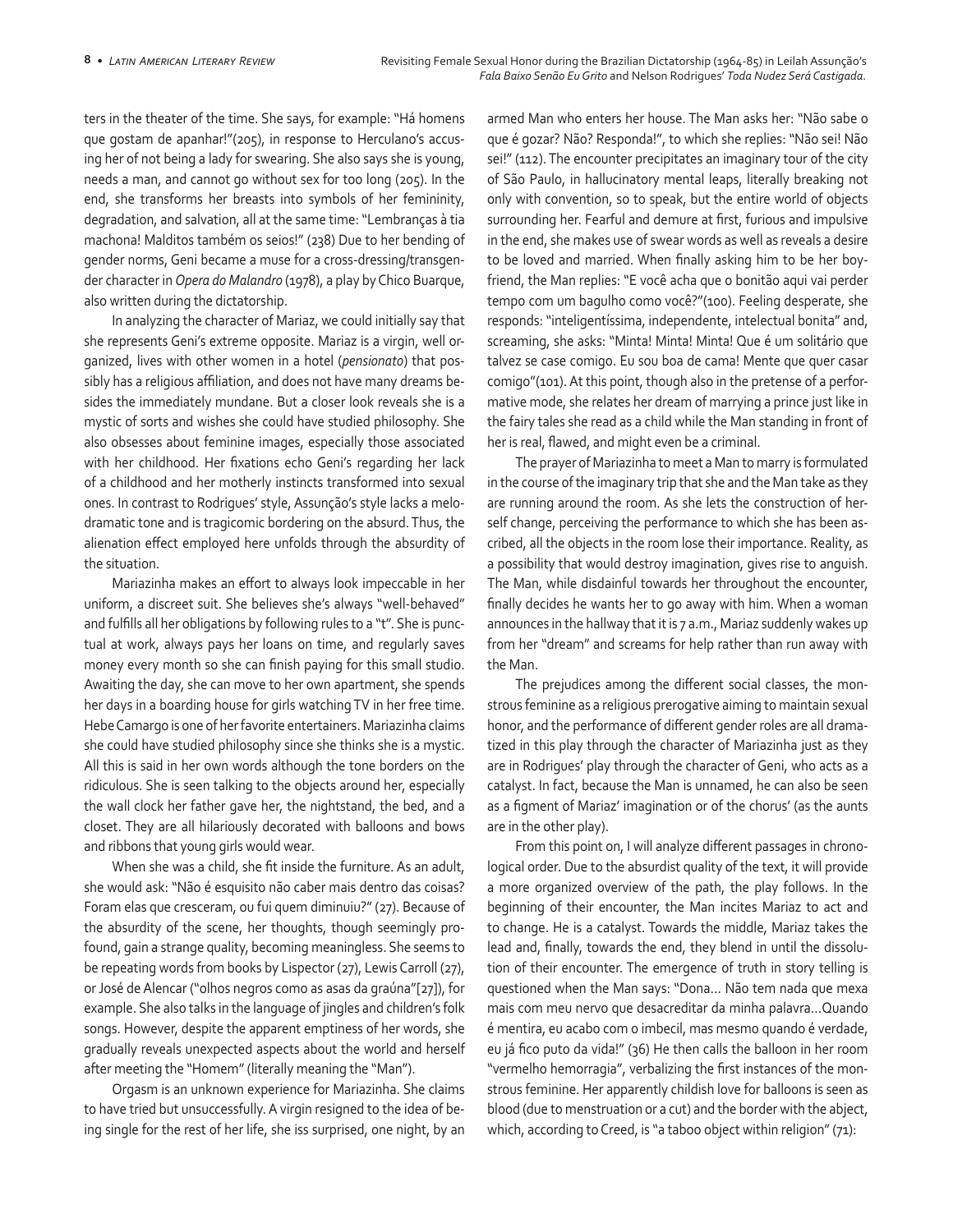There is, of course, a moment in which the concept of a border is central to the construction of the monstrous in horror films. That which crosses or threatens to cross the 'border' is abject. Although the specific nature of the border changes from film to film, the function of the monstrous remains the same—to bring about an encounter between the symbolic order and that which threatens its stability. (71)

In this play, the abject of the monstrous feminine is represented as: the threatening of stability in encounters among the social classes, the encounter of different gender roles, the instability of her organized life during the encounter, and her repressed sexuality. The construction of the discourse on an organized life is also seen as a type of control for fear of the abject. The Man philosophizes that "a cor que eu vejo nela é aquela que resolvemos chamar de vermelho. Hemorragia. Se bem, que daí, de onde você está, poderia ver ela com um reflex, da luz, e daí muda…"(38). He sees this abject in her and forcibly makes her agree with him, demonstrating his patriarchal control over women. Immediately afterwards, he shows another side of himself by saying he just wants company and is not there to steal or rape (41). In terms of class, he sees his situation as having all the doors closed to him because of his lower socio-economic status. And Mariaz replies by offering to find someone to help him find religion. He crosses the path of the abject (her monstrous sexuality) when he says: "Eu só respiro quando vejo olho olhando, carne, risada, suor, pele……" (47). Later the Man calls her a rock, to which she replies: "Eu não sou pedra, nada!" (49). Her response is strange since in the beginning she is upset and fearful of the intruder. At this moment, she instead reveals a sense of pride and a desire to be seen as sexually attractive for the first time in the play. After confronting the unknown in him and in herself, she slowly demystifies the monstrous feminine while revealing that the furniture and objects around her are her own family and friends, i.e., the fetishism of objects. As Lacan points out in describing the imaginary object petit a:

The object of the fantasy, image and pathos, is that other element that takes the place of what the subject is symbolically deprived of. Thus the imaginary object is in a position to condense in itself the virtues or the dimension of being and to become that veritable delusion of being [leurre de le'tre) that Simone Weil treats when she focuses on the very densest and most opaque relationship of a man to the object of his desire: the relationship of Moliere's Miser to his strongbox. This is the culmination of the fetish character of the object of human desire. Indeed all objects of the human world have this character, from one angle at least. (15)

The Man's perception of the value of these objects prompts him to perform a scene in which the objects are all put up for auction, destroying any possible means for her to experience sexual pleasure through sublimation. Elza Cunha de Vincenzo refers to the objects as "fantasmas dos valores da família burquesa" (p.90, quoted in Vieira de Andrade, p. 34). Again, bringing back the monstrous feminine, he tells Mariaz that her hair is full of flies as if her body had become a corpse (to mirror the death of the objects in her room). Thus, though the monstrous feminine causes disgust, in the play, it is deliberately prompted so that aspects of gender and social structure are put on display in this nauseating dynamic. To the point, as he says: "Aqui jaz, Mariazinha Mendonça de Morais…" (63). She replies by threatening to kill everything around her, including him. The fear and hate of the monstrous feminine that could be unleashed by the destruction of the world as she knew it, prompts her to enter into a game of make-believe. They imagine themselves naked together walking down the street. As expected, they stroll around a cemetery, jumping from one tomb to another. At one point the Man says: "Eu te pego e viro do avesso" (82), a definite allusion to the sexual act as it relates to death. His reaction is mixed with words such as "Eu sou uma caveira" and that he will kill her (80). Later, they both admit to not representing the typical gender norms. She says she hates to cook and he says he cannot have sex five times straight, he is not a "macho"(83). At one point they start repeating words such as "sewage", "water drop", "everything broken", calling out the abject from behind the clean façade of her room. She pretends to be a rich woman, then the femme fatale Heddy Lamar (95). At which point her moral code related to sexual intercourse comes to mind when she says: "Será que ela está pensando que sou uma prostitute? Nossa! Olha lá a madame Rosalva! Se me vê, na certa conta pra dona Celestina que nunca mais me deixa entra na casa dela!", and he replies: "(ele mesmo) Burra! Mulher independente não pensa isso! Faz o que quer!" (99). Later, she repeats the need for a lie she can believe in. She says she believes in marriage again and begs him to pretend he will actually marry her. She gradually begins to get tired and remembers her obligations. He convinces her to swear, which she does. Towards the end, after he confesses to wanting to have sex with her, she trembles and confesses she is a virgin. The fear of the monstrous feminine of orgasm proves greater than her desire. Finally, she hears the lady from the boarding house waking everyone up. No longer the ridiculous woman with the perfect curls anymore (113) (in the words of the author), she is conflicted. She ends up calling for the police, screaming: "Socoooooorrroo!!!!!!! Tem um ladrão dentro do meu quarto! Polícia!!"(113) Creed, in the third definition of the monstrous feminine in the horror film, says: "In the child's attempts to break away, the mother becomes an abject; thus, in this context, where the child struggles to become a separate subject, abjection becomes 'a precondition of narcissism' (p. 13)" (72). In the case of Mariaz, she cannot break away from the mother (as it is clear in her references to her childhood). On a metaphorical level, Mariaz is tied to the womb of the nation, the image of the nation-state, that develops into the image of the abject related to women's bodies. She at least tries to break away from the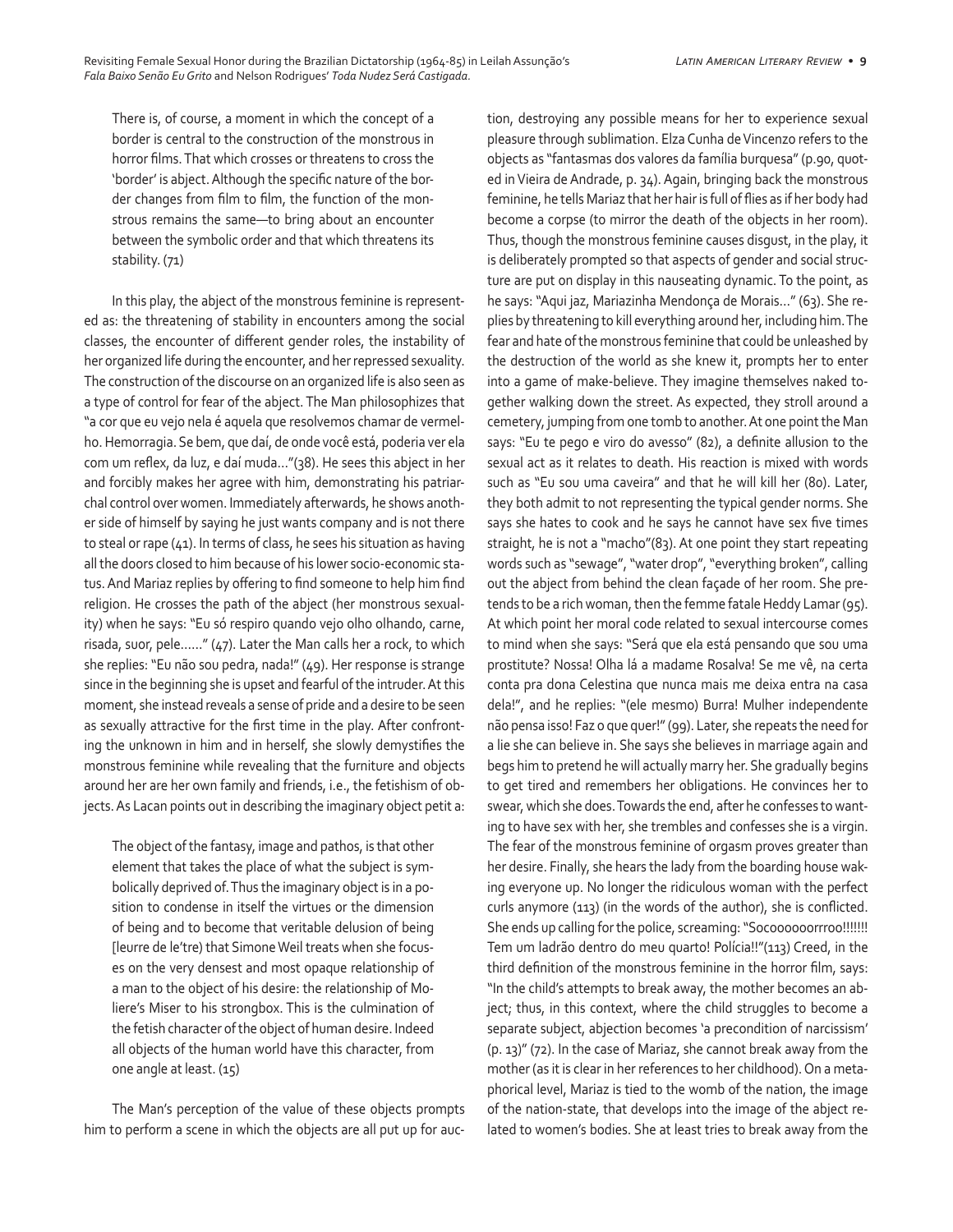idea of the monstrous feminine by being in direct contact with the abject, at which point the feminine is not so clearly relegated to a space of oppression. Assunção might not be giving us an answer to the problematics of gender in Brazil, but, through this process, she is showing the mechanisms that are used to keep it in place as well as the possibility, however contradictory and remote, that Maria has to find a type of agency. Mariaz, though committed to a life of cleanliness and orderliness, has already found a way to have agency as an independent woman, at least financially speaking. The encounter with the other in terms of gender and class changes her while bringing to the fore the absurdity of a value system based on a patriarchal authoritarian system. Furthermore, as Vieira de Andrade points out,

No Brasil de 1969, o repúdio à submissão da mulher soava como um eco de repúdio à falta de liberdade política imposta pela ditadura. A questão feminina, pela primeira vez, deixava de ser unicamente feminina para transformar-se em algo mais universal: o desmascaramento do poder autoritário. [...] Quem poderia imaginar que uma solteirona infantilizada pudesse tornar-se tão perigosa? Para a censura, o perigo vinha justamente do fato de que a figura e Mariazinha era a prova da estupidez de todo um sistema de valores defendido pelo autoritarismo da ditadura militar. (33)

The performative aspect of the dictatorship, in controlling radio and TV to propagate the values of the patriarchal family as well as that of the patriarchal father, failed to completely repress the production of dissident texts in the theater realm. Though it was eventually silenced and was responsible for the exile of a number of playwrights and directors, the combination of contrary viewpoints springing up during that time, led to plays that challenged the generic boundaries of gender and questioned the patriarchal family as the model of the perfect Brazilian family. Rodrigues, and then Assunção, developed nuanced characters that required critical evaluations on the part of the audience due to the authors' use of clever estrangement effects. Though Assunção is considered a feminist playwright, Rodrigues is not usually associated with the feminist agenda. In fact, both made it clear they were unwilling to adhere to or be associated with any type of strict ideological agendas. In this article, I hope to have shown how Rodrigues' work is echoed in the new dramaturgy of the time while providing even more critical perspectives on gender than were expected of the generation of 1969. It is also important to emphasize that these writers transformed the problematics of gender into a political issue, beyond feminism. As Vieira de Andrade suggests:

No caso de Leilah Assunção e *Fala Baixo Senão Eu Grito*, o enfoque dos problemas específicos do tipo de mulher que temia enfrentar seu próprio desejo sexual talvez não tivesse alcançado a mesma receptividade por parte da crítica se o ambiente cultural não estivesse tão dominado pela necessidade de luta contra a repressão política e a opressão em geral, o que permitiu que a problemática do personagem Mariazinha também pudesse ser compreendida de maneira mais ampla, para além dos limites da questão feminina. (9)

It is in this scenario that a new view of Brazilian social structures is put on display. The writers are responsible for creating theatrical devices of a complex nature while effectively producing other types of allegories to question the idea of *Brazilianess* (so much explored by the modernist writers of the previous generations) especially innovating in new concepts of marginal, within the framework of the female characters.

## **NOTAS**

<sup>1</sup> The authors not only contest the patriarchal family as a revision of the authoritarian regime, but also revisit the model of the Brazilian patriarchal family as a historical prerogative to understand Brazilian culture. This, in turn, provides criticism of the work of important Brazilian social theorists such as of Gilberto Freyre and Caio Prado Junior. This discussion, though pertinent, is beyond the purview of this essay.

2 DaMatta in *A Casa & a Rua* describes the idea of complementarity of social planes and ethics of dual codes: Tenho tentado revelar que, no caso da sociedade brasileira, o que se percebe muitas vezes como mudança ou diferença é apenas uma parte de um sistema diferenciado, uma constelação sociológica com pelo menos três perspectivas complementares entre si. Realmente, se entrevistarmos um brasileiro comum em casa, ele pode falar da moralidade sexual, dos seus negócios, de religião ou da moda de maneira radicalmente diferente daquele que falaria caso estivesse na rua. Na rua, ele seria ousado para discursar sobre a moral sexual, seria prudente ao mencionar seus negócios e ultra-avançado ao falar de moda. Provavelmente ficaria querendo ouvir para se comunicar sobre religião. Em casa, porém, seu comportamento seria, em geral, marcado por um conservadorismo palpável, sobretudo se fosse um homem casado e falando de moral sexual diante de suas filhas e mulher! Pela mesma lógica, uma pessoa numa igreja, num funeral, num terreiro de umbanda ou num centro espírita poderia marcar suas atitudes com um discurso diferente daqueles requeridos pelos espaços da rua e da casa. Não é agora podemos saber—ao acaso que temos um ditado que diz: "Faça como eu digo, mas não como eu faço". Entre dizer e fazer há um abismo que parece caracterizar todo sistema dotado daquilo que Weber chamou de "éticas dúplices", ou seja, códigos de interpretação e norteamento da conduta que são opostos e valem apenas para certas pessoas, ações e situações. (33)

<sup>3</sup>The plays, after being written, were classified by Magaldi, Rodrigues most renowned critic, following Rodrigues' approval. The classification re